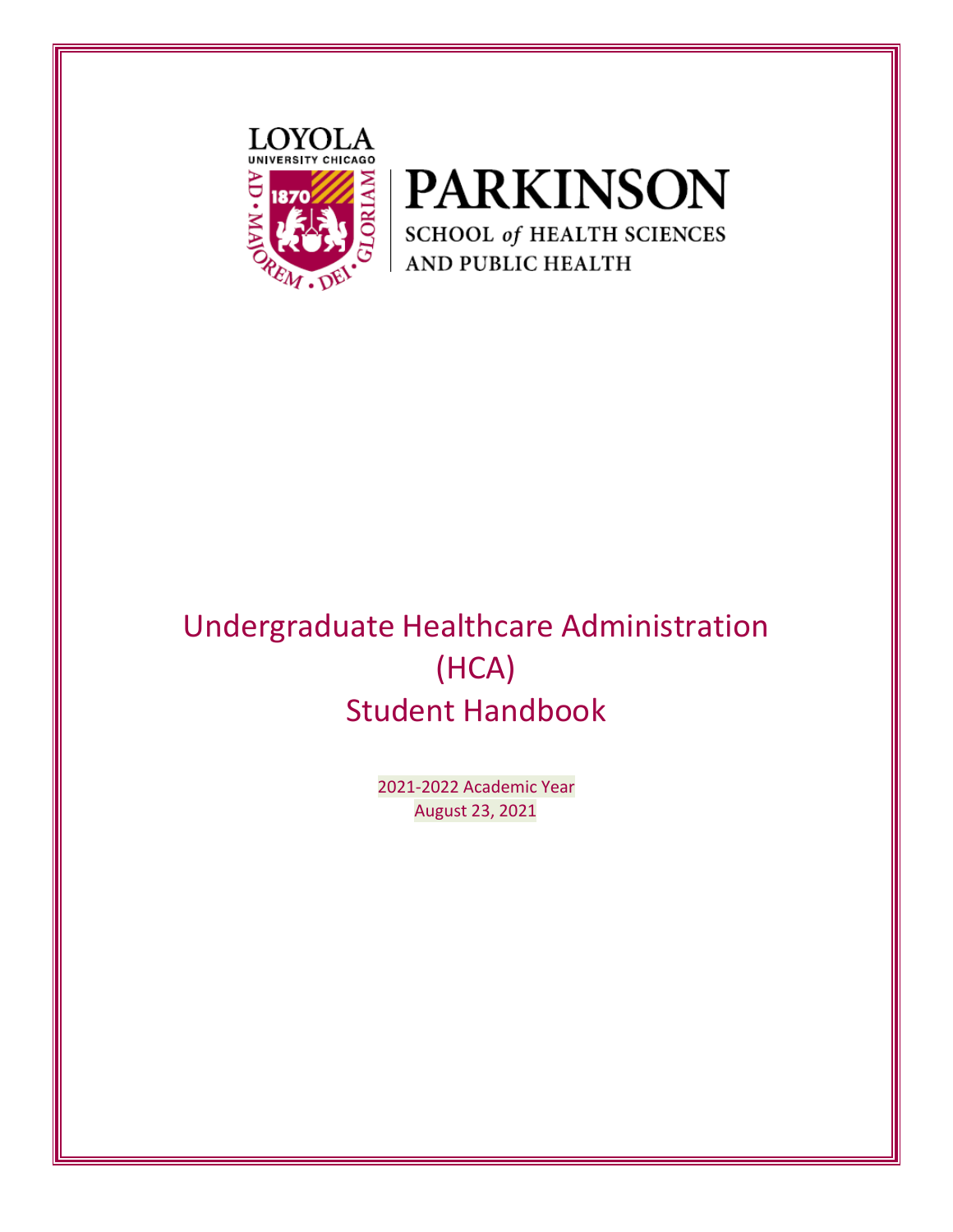# **Table of Contents**

| Ш.                                                           |
|--------------------------------------------------------------|
|                                                              |
|                                                              |
|                                                              |
|                                                              |
| 1.                                                           |
| 2.                                                           |
| 3.                                                           |
| 4.                                                           |
|                                                              |
|                                                              |
|                                                              |
| H. Dismissal from HCA Program - Readmission Requirements  12 |
|                                                              |
|                                                              |
|                                                              |
|                                                              |
|                                                              |
|                                                              |
|                                                              |
|                                                              |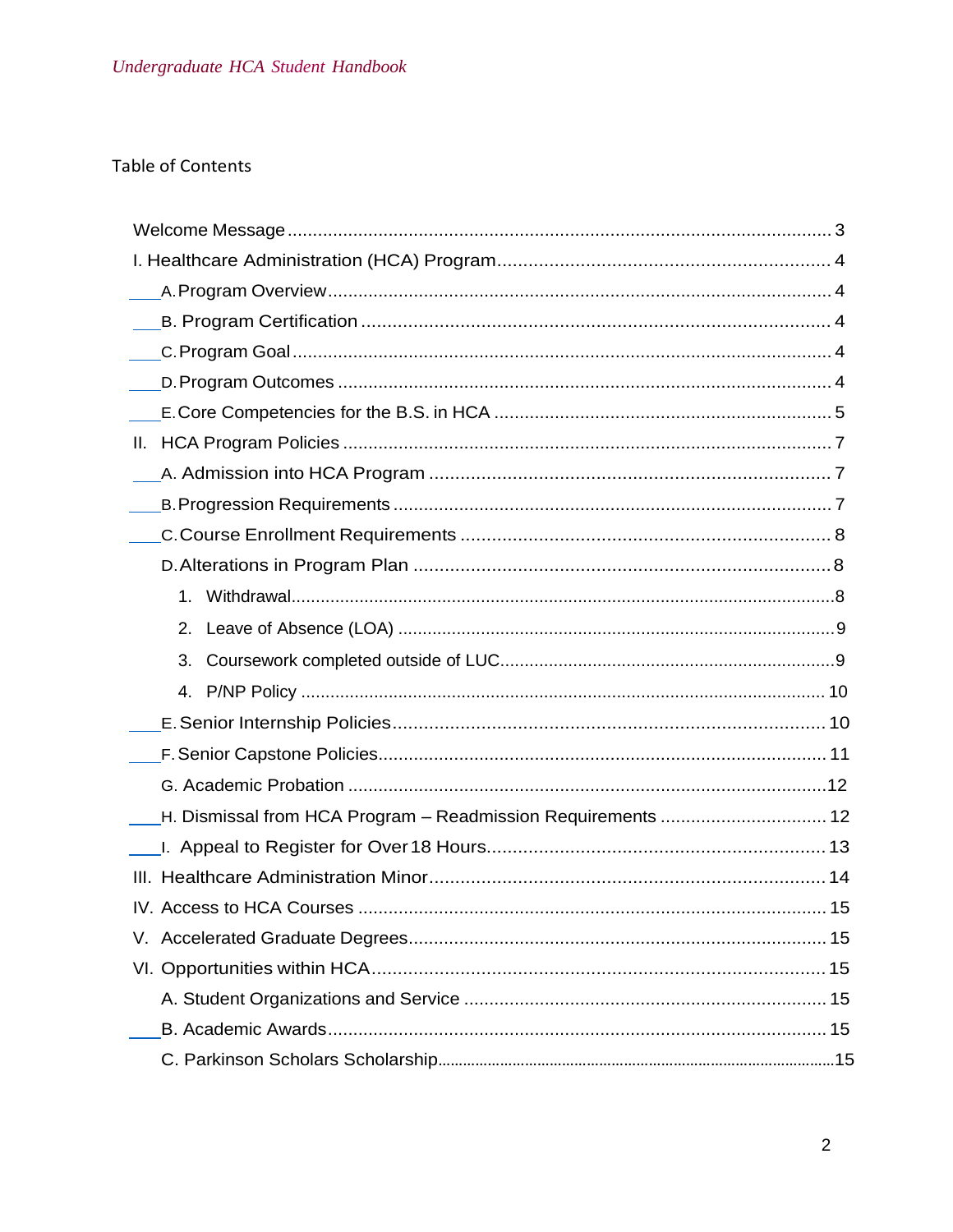#### Welcome Message

On behalf of the entire faculty and staff of Loyola University Chicago's Healthcare Administration (HCA) program, I would like to welcome you to your HCA major. The Parkinson School of Health Sciences and Public Health houses the HCA program and it is our goal to make your educational experience a positive and rewarding time of growth.

In order to help you progress smoothly through the undergraduate HCA program, I refer you first to the Parkinson School Bachelor of Science Student Handbook. The Parkinson School handbook provides important information on policies, procedures and services relevant to all undergraduate students in the School. Secondly, I encourage you to become familiar with this handbook – the HCA Student Handbook, which provides additional information specific to students enrolled in the HCA major or minor.

The HCA Student Handbook is here to support you through your academic journey. It is the responsibility of each student to review the handbook as a way of preparing for successful academic life and progression toward graduation.

You are always welcome to visit with me to gain additional guidance on your HCA major or career path in healthcare administration. We look forward to assisting you on your successful path toward a Loyola University Chicago BS degree in Healthcare Administration.

#### Sincerely,

#### Magaret E. Ban-Rofferty

Dr. Maggie Ozan-Rafferty DHA, MBA, RN Assistant Professor and Undergraduate Program Director Healthcare Administration Parkinson School of Health Sciences and Public Health Loyola University Chicago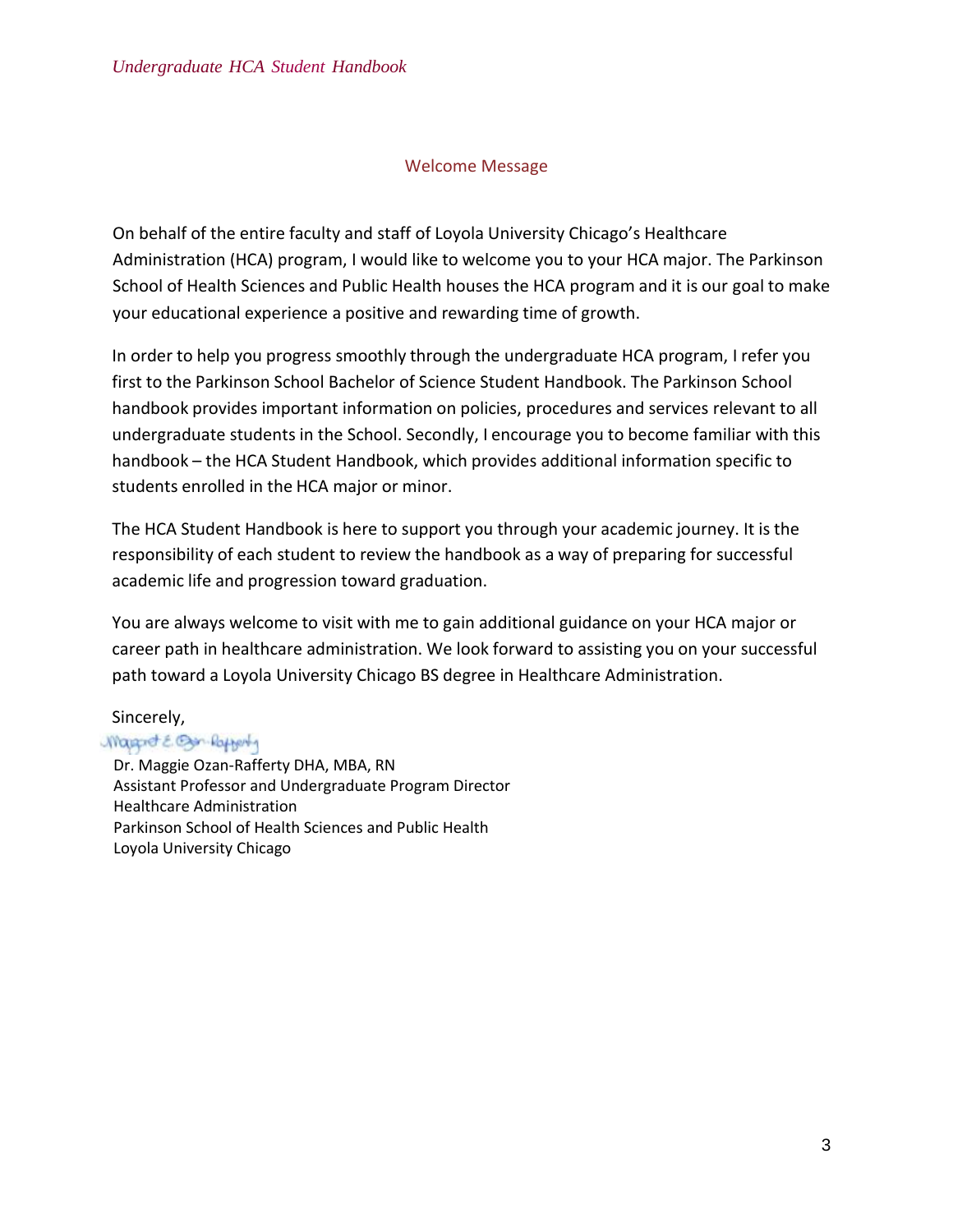I. Healthcare Administration (HCA) Program

# A. Program Overview

Loyola University Chicago founded the undergraduate HCA program in 2006 to meet the growing need for healthcare administrators grounded in socially just and ethical management practices. The HCA major, housed within the Parkinson School of Health Sciences and Public Health (Parkinson School), is an excellent degree choice for students interested in the business side of health and health care. The B.S. in HCA explores the structure of health systems, the policy environment and management of health service organizations. Information about the HCA major is available here:

[https://www.luc.edu/parkinson/academics/areasofstudy/healthcareadministration/bshe](https://www.luc.edu/parkinson/academics/areasofstudy/healthcareadministration/bshealthcareadministration/) [althcareadministration/](https://www.luc.edu/parkinson/academics/areasofstudy/healthcareadministration/bshealthcareadministration/)

# B. Program Certification

The Loyola University Chicago undergraduate major in Healthcare Administration has received full certification status granted by the Association of University Programs in Healthcare Administration (AUPHA).

# C. Program Goal

The goal of the undergraduate Healthcare Administration program is to prepare graduates for careers in the administration and organization of health care delivery systems and health services.

# D. Program Outcomes

Faculty and administrators are engaged in a collaborative effort to recruit, retain, educate, and graduate health care professionals who contribute to the well-being of society. At the successful completion of the program the graduate has the knowledge and skills to:

- 1. Understand the U.S. and global healthcare systems.
- 2. Understand the legal, social and economic environments affecting healthcare systems and healthcare delivery
- 3. Understand the needs and determinants of health at the individual, community and population levels
- 4. Apply fiscal and economic principles in the management of healthcare settings and services
- 5. Apply organizational and management theories and principles in a variety of healthcare settings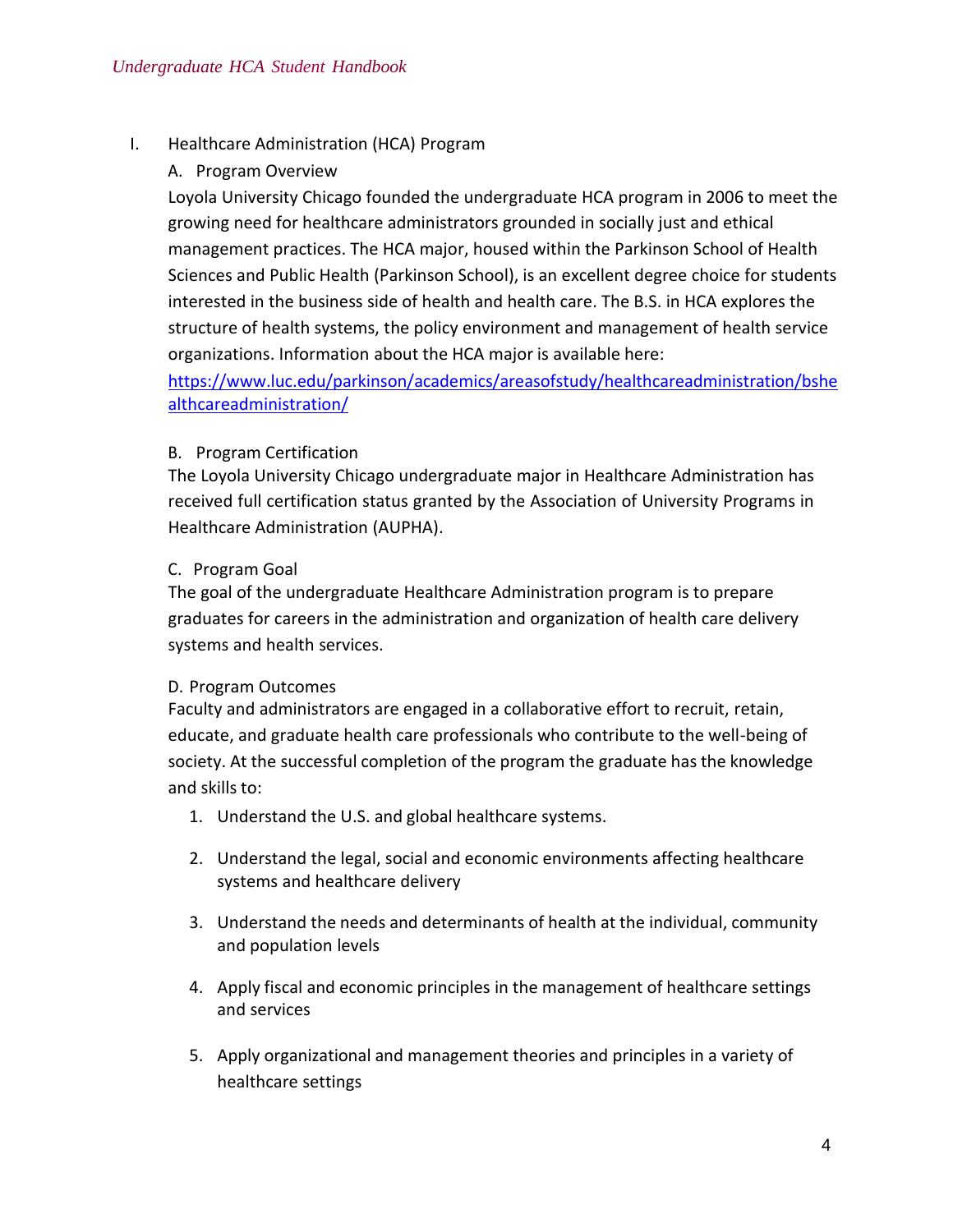- 6. Apply principles of information management, data analysis and quality improvement in the organization, delivery and management of healthcare settings and services
- 7. Integrate values, ethics and social justice into the management and leadership of healthcare systems, services and delivery in keeping with the Jesuit Catholic tradition

#### E. Core Competencies for the B.S. in HCA

The Loyola University Chicago HCA program prepares graduates for career entry and provides a foundation for development in the administration and organization of health care delivery systems and health services. The HCA curriculum is designed to foster a set of core competencies deemed necessary to the successful management of healthcare organizations. The curriculum includes a broad range of didactic and experiential learning opportunities, each of which helps to build one or more core competencies. Because an undergraduate degree cannot lead to proficiency in all competencies, HCA majors are encouraged to engage in life-long learning and continued skill development beyond graduation. The HCA Program has adopted the Core Competencies defined by the Healthcare Leadership Alliance (2010) and used by the American College of Healthcare Executives (ACHE):

#### **COMMUNICATION AND RELATIONSHIP MANAGEMENT**

The ability to communicate clearly and concisely with internal and external customers, establish and maintain relationships, and facilitate constructive interactions with individuals and groups.

#### **Relationship Management**

The ability to build and maintain relationships with internal as well as external stakeholders that are anchored in trust and where decision-making is shared.

#### **Communication Skills**

Be able to utilize verbal, written and presentation skills to communicate an organization's mission, vision, values and priorities to diverse audiences.

#### **Facilitation and Negotiation**

The ability to move a group toward a conclusion, guiding the group collectively through substantive discussion, compromise and consensus.

#### **LEADERSHIP**

The ability to inspire individual and organizational excellence, create and attain a shared vision and successfully manage change to attain the organization's strategic ends and successful performance.

#### **Leadership Skills and Behavior**

The ability to exercise appropriate leadership styles and behavior, employ critical thinking skills, and advocate for the organization and its values in the community and public policy arena.

#### **Organizational Climate and Culture**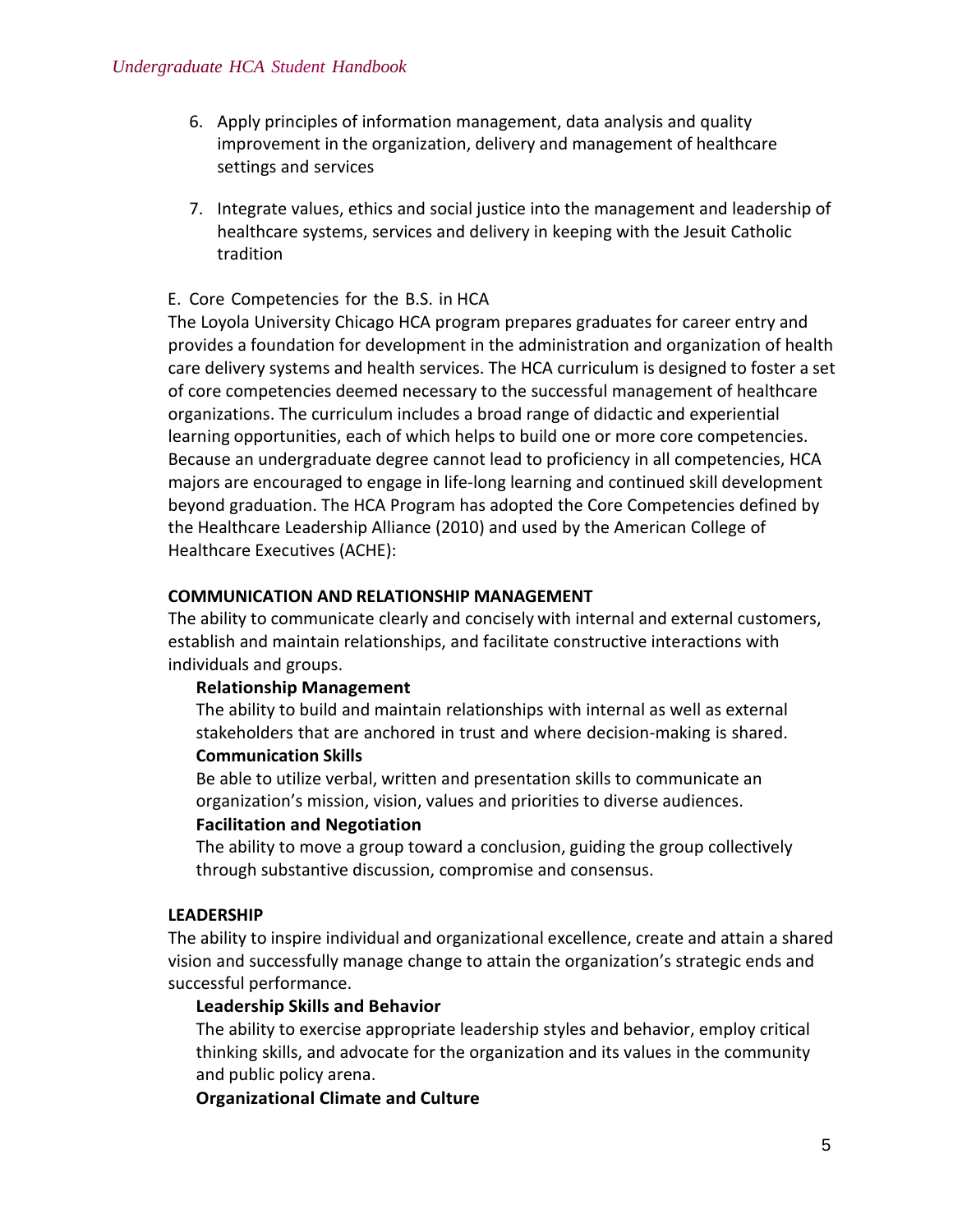Foster a culture that values diversity, promotes teamwork, and engenders a commitment to the purpose and values of the organization.

#### **Communicating Vision**

Establish and communicate a compelling vision for the organization that guides strategy formulation and direction.

#### **Managing Change**

Be able to promote organizational development and continuous improvement, and use systems thinking to enact change in complex organizations.

#### **PROFESSIONALISM**

The ability to align personal and organizational conduct with ethical and professional standards that include a responsibility to the patient and community, a service orientation, and a commitment to lifelong learning and improvement.

#### **Personal and Professional Accountability**

Practice and advocate ethical decision-making and actions, promote patients' rights and responsibilities, effectively manage stress and personal resources, and act in accord with professional roles and norms.

#### **Professional Development and Lifelong Learning**

Participate in proactive career planning and continually update professional knowledge.

#### **Contributions to the Community and Profession**

Mentor or coach others in the workplace, provide service to the community that improves community health status and standards of care, and adds to the professional body of knowledge by teaching, research or other means.

#### **KNOWLEDGE OF THE HEALTH CARE ENVIRONMENT**

The understanding of the health care system and the environment in which health care managers and providers function.

#### **Health Care Systems and Organizations**

Demonstrate an understanding of how the various components of the health care system are organized and financed, and how they interact to deliver medical and health care.

#### **Health Care Personnel**

Understand the professional roles, responsibilities, and values of the range of health care professionals in order to foster effective relationships and promote an optimal care environment.

#### **The Patient's Perspective**

Understand the patient experience, demonstrate a commitment to patients' rights and responsibilities, and ensure that the organization provides a safe environment for patients and their families.

#### **The Community and the Environment**

Monitor trends in the local and national environment to the delivery of care, demonstrate a familiarity with the regulations impacting health care delivery, and understand the impact of public policy decisions on cost, quality and access to care.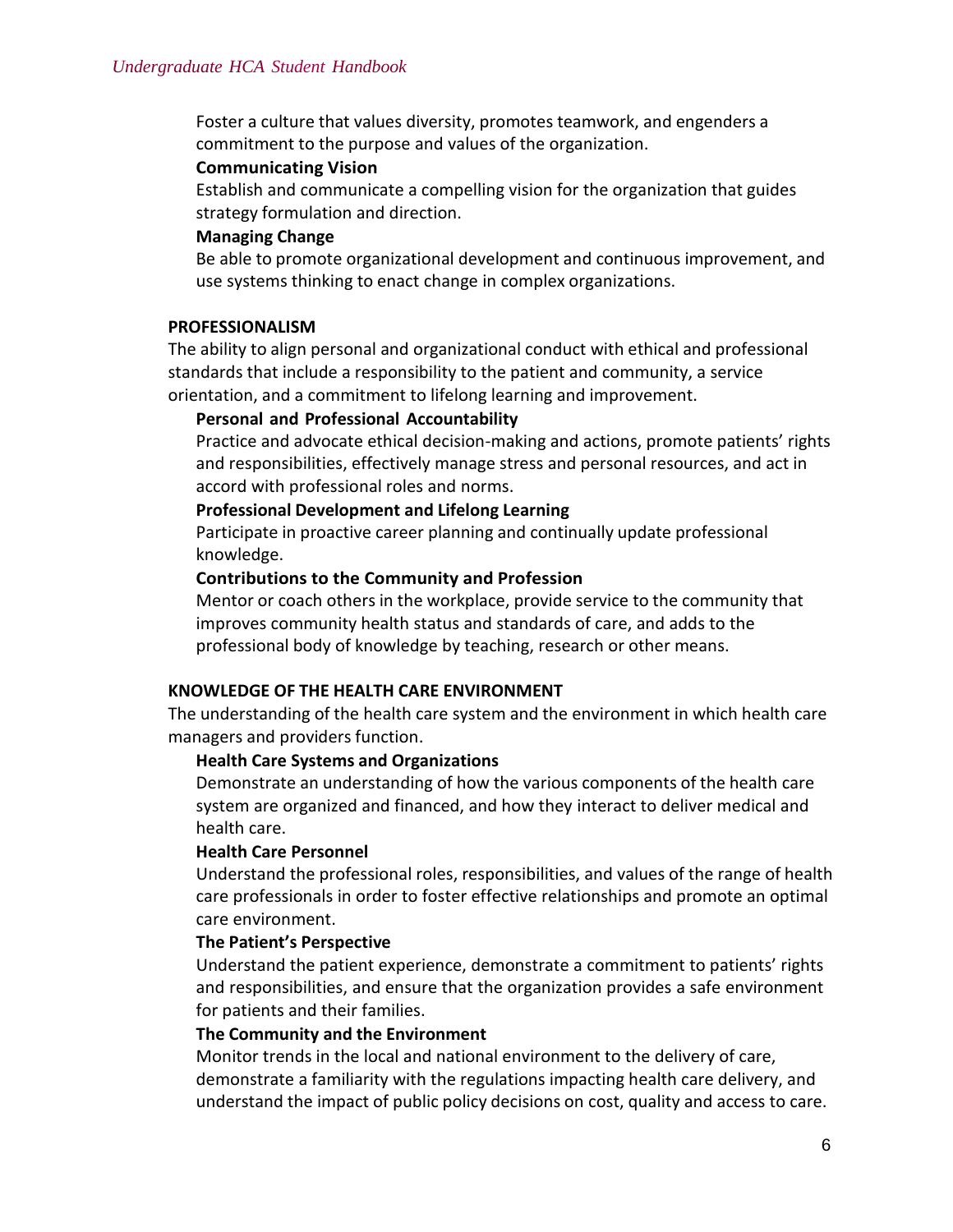#### **BUSINESS SKILLS and KNOWLEDGE**

The ability to apply business principles, including systems thinking, to the health care environment.

#### **General Management**

Demonstrate analytic and problem-solving skills, and understand the impact of individual decisions on other parts of the organization and the environment.

#### **Financial management**

Understanding of financial analysis, reimbursement techniques and strategies, and financial outcome measures. Application of financial analysis and planning to achieve organizational objectives.

#### **Human resource management**

Understanding of the rights and protection of employees, effective workforce planning, and performance management.

#### **Organizational dynamics and governance**

An understanding of governance structures and the ability to foster trust and effectively support governance systems and achieve organizational goals.

#### **Strategic planning and marketing**

Setting organizational direction and strategies based on an understanding of the market and market forces, and communicating an organization's capabilities and strengths to consumers.

#### **Information management**

An understanding of how technology can be used to promote managerial and clinical efficiency and improve health care delivery. The ability to effectively manage information resources and plan for future needs.

#### **Risk management**

Knowledge of liability and compliance regulation, the ability to employ strategies to mitigate risk, avoid malpractice and plan for disasters.

#### **Quality improvement**

Application of techniques that continually improve the quality of care provided, patient safety, organizational performance, and the financial health of the organization.

#### II. HCA Program Policies

- A. Admission into HCA Program
	- Admission to the HCA major is open to incoming freshmen and internal or external transfers.
	- A minimum cumulative GPA of 2.5 is required to transfer into the HCAmajor.

#### B. Progression Requirements

All of the following are required to progress in the HCA Program:

• A minimum cumulative GPA of 2.5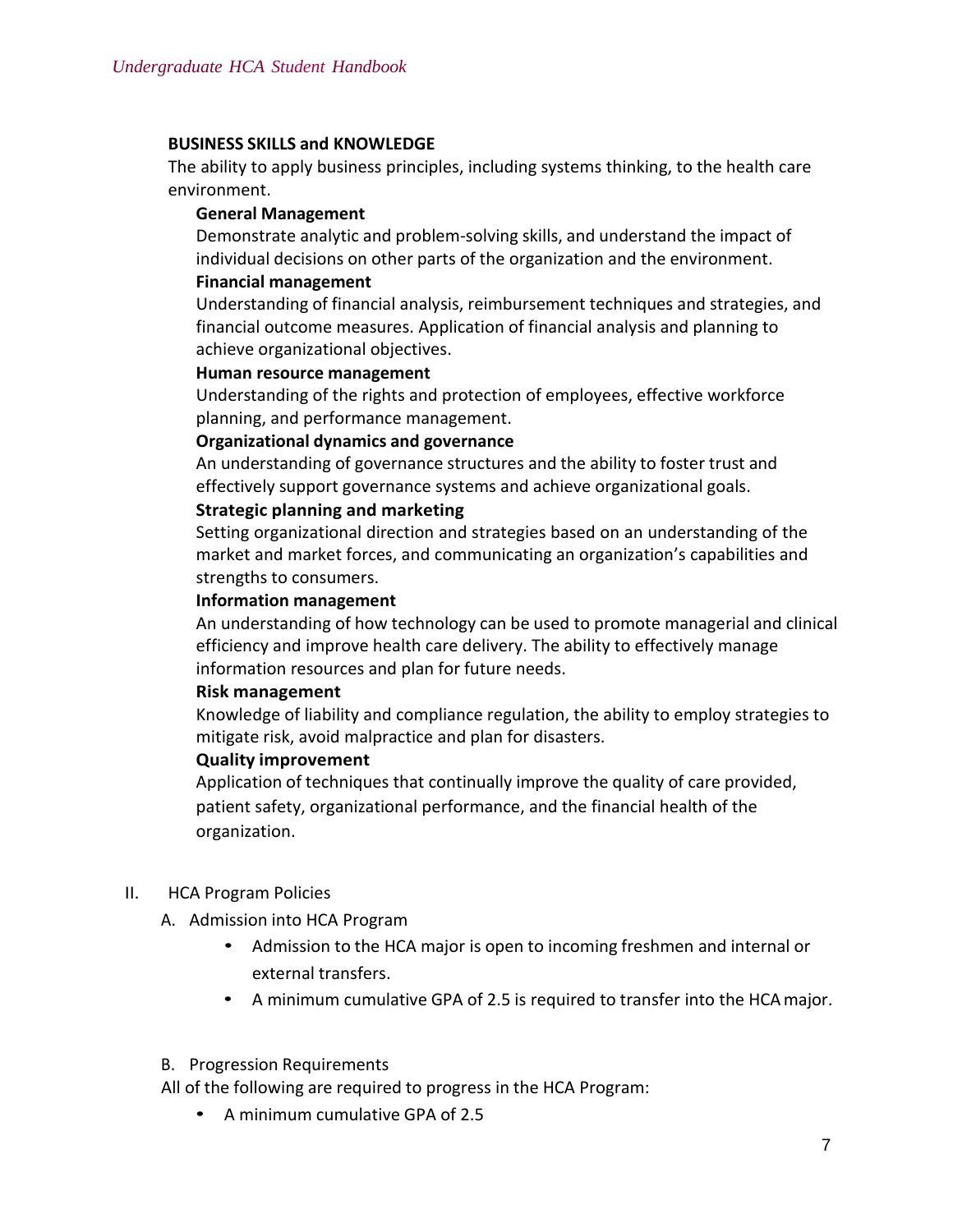- A minimum grade of C minus in all courses required for the major; this requirement includes both HCA and non-HCA major courses (any course with a prefix of: PSYC, ACCT, ECON, FINC, ISSCM, etc.). The student is required to repeat any major course in which a minimum of C minus is not earned. A course may be repeated only once.
- Any student who does not achieve a "C minus" or better in 2 or more required courses will be dismissed for poor scholarship from the program and the Parkinson School.
- Resolution of an incomplete grade (I) per LUC policy
- C. Alterations in Program Plan
	- 1. Withdrawal

Definition: The election of a student to change enrollment status by removing themselves from the official class roster. Withdrawal from specific courses in the BS program may impact a student's ability to progress in the program. For more information about withdrawing from a course, or assistance, please see your assigned Academic Advisor.

According to University policy: Complete withdrawal before the beginning of the term start date will result in no financial responsibility. Complete withdrawal from all classes after the term start date will result in tuition charges according to the withdrawal schedule of the university.

According to University policy: During the late and change registration period, a student may withdraw from a course without penalty, or notation, on their academic record. After the late and change registration period, a designation of "W" will appear on the academic record. After a specified point in the semester, withdrawal from a course will result in a "WF" grade for the course, which is the equivalent of a failing grade (F) for the course. Dates for these withdrawal conditions are published in the university academic calendar.

More information about the University Policy is available at:

[http://www.luc.edu/academics/catalog/undergrad/reg\\_credithour.shtml#](http://www.luc.edu/academics/catalog/undergrad/reg_credithour.shtml#d.en.120577) [d.en.1](http://www.luc.edu/academics/catalog/undergrad/reg_credithour.shtml#d.en.120577) [20577](http://www.luc.edu/academics/catalog/undergrad/reg_credithour.shtml#d.en.120577)

(Note: A student who withdraws from a course with a grade of "WF" has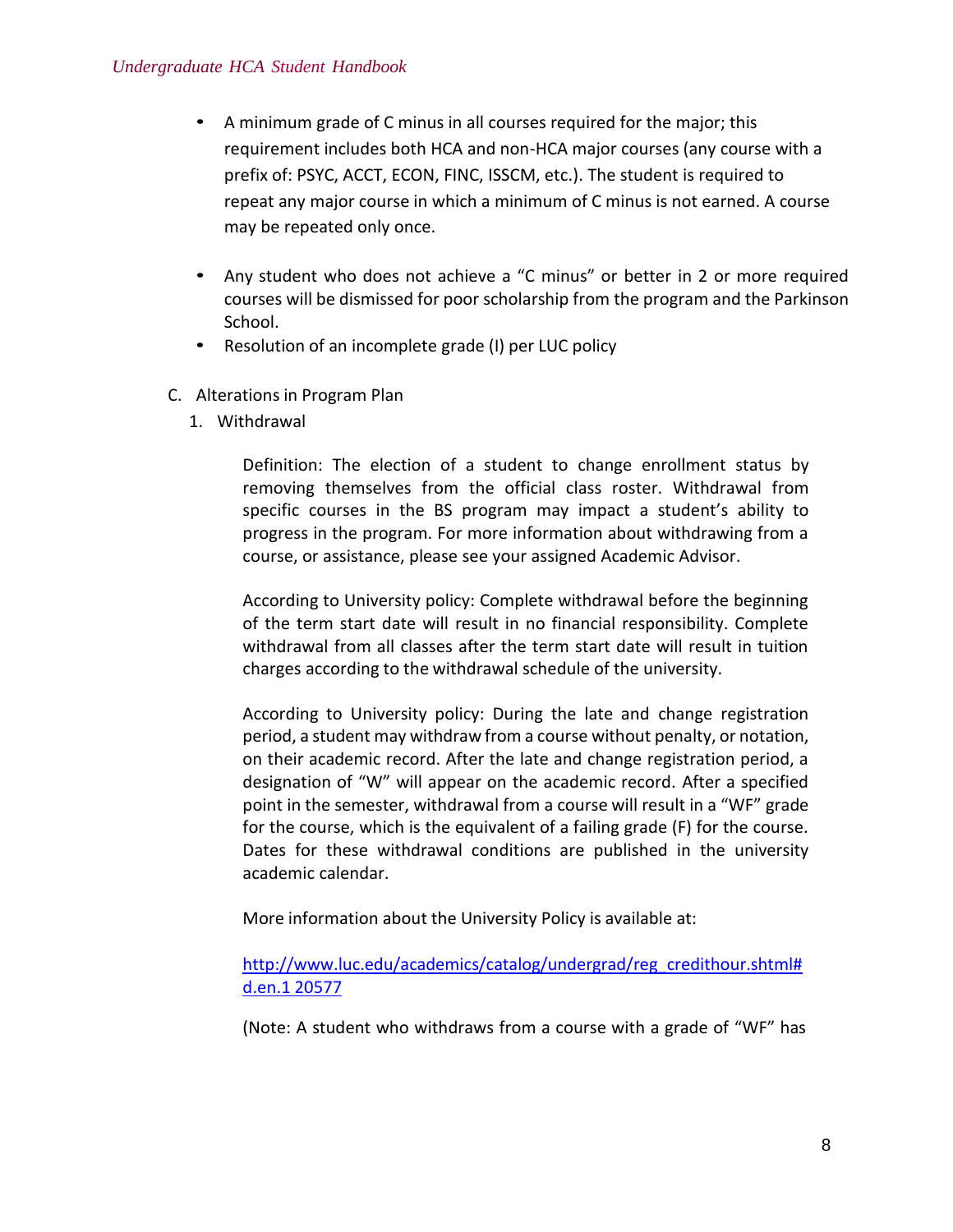this course attempt designated as a course failure, and is subject to the progression policy related to failing grades.)

A student who withdraws from the same required course twice and receives a notation of "W" on their academic record, will be placed on probation. For the probation to be lifted, the student must complete the course with a grade of C- or higher during the next semester in which the course is offered.

If the course is not successfully completed with a C- or higher, or if the student withdraws a third time from this same course, the student will be dismissed from the program.

**Important:** Students who transfer into a Parkinson program will still be required to follow the above policy (i.e. if the student withdrew twice from a required course for their new Parkinson major, prior to transferring in, the student will not be admitted into the program.) Withdraws that occurred priorto entry into the Parkinson major are included in this policy.

Also refer to "'Dismissal from the Parkinson School"' section of the handbook for specific application of the withdrawal policy.

2. Leave of Absence (LOA)

It is expected that the student will maintain registration within the University from the time of initial enrollment until graduation. If this is not possible, a leave of absence (LOA) must be requested prior to the anticipated date of the leave.

The student may request a leave of absence that is not to exceed two academic years, consecutively, or interspersed throughout the program. Accruing more than two years of LOA will result in automatic dismissal from the program.

The student is advised to contact their Academic Advisor when considering a LOA to fill out the required paperwork. When the student returns from the LOA, they will be assigned to courses according to the current program plan, on a space available basis.

3. Coursework completed outside of LUC

#### 4-year Degrees

The Parkinson School abides by the policies of LUC regarding coursework taken outside of LUC. If a student anticipates transfer course credit from a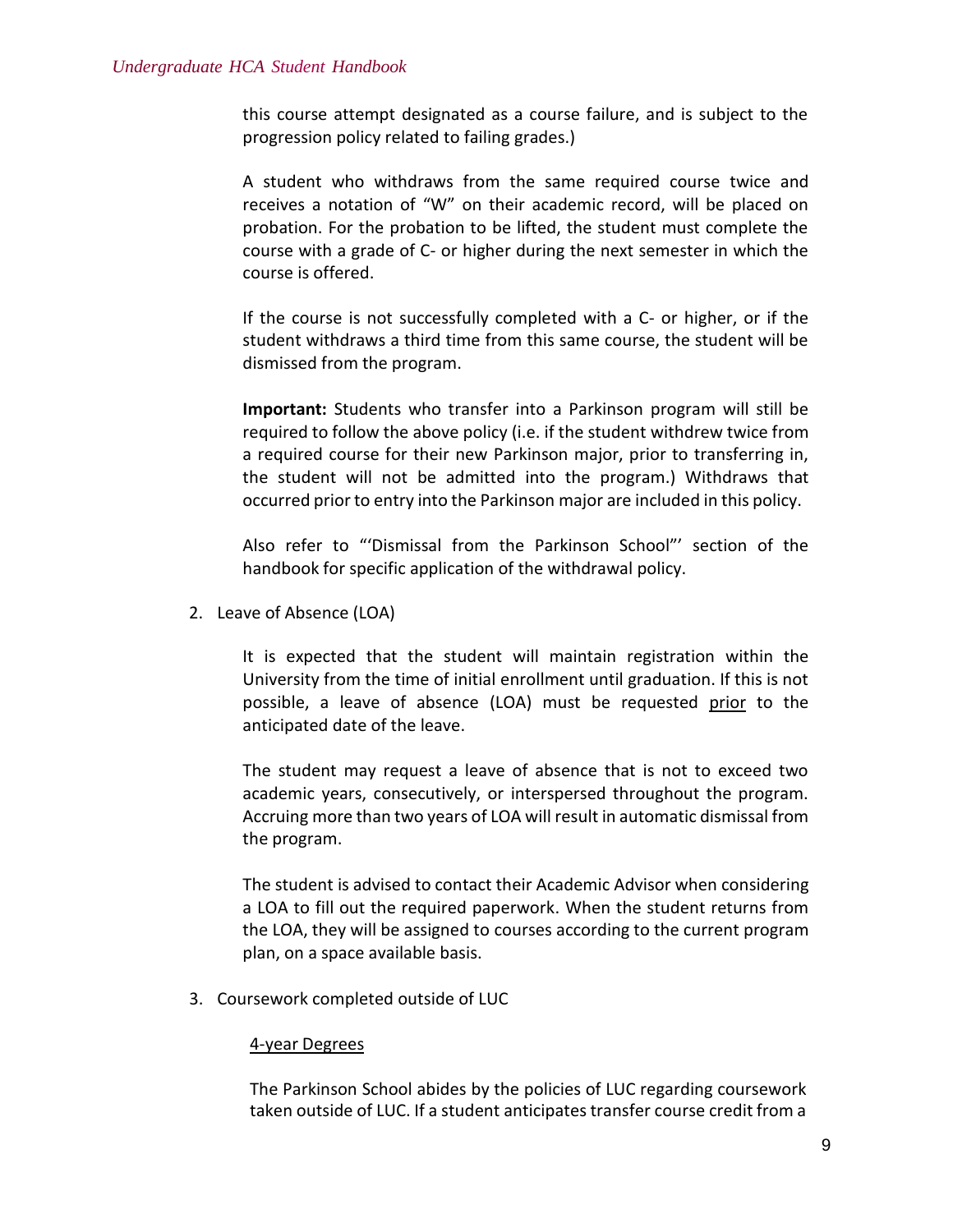course taken outside of LUC, the student must obtain approval from their Academic Advisor and their Program Director prior to enrolling in coursework outside of LUC. Failure to obtain prior approval may result in non-acceptance of transferred credit hours.

4. Pass/ No Pass Policy

All required major courses must be successfully completed with a grade of a C- orbetter. Students cannot take required major courses for Pass/ No Pass.

- D. Senior Internship Policies
	- Students enroll in HSM 360 Field Internship (6 credit hours) during the semester of the internship.
	- A minimum cumulative GPA of 2.5 is required at the completion of the previous semester.
	- All pre-requisite coursework must be complete prior to the start of the internship semester.
	- Internship Orientation session must be attended in the previous spring semester.
	- All required documents as outlined in the HCA Senior Internship Handbook must be submitted within prescribed timelines.
	- Students may only attend internships after completing all health, security and other human resource requirements as required by the internship agency.

Students are responsible for their own transportation to and from internship sites. It is imperative that students plan for transportation needs prior to the senior internship semester.

**Important:** Internship experiences are scheduled during the student's final spring semester. Changes to internship placements and timelines cannot beaccommodated.

Parkinson School and the HCA Program abide by the Health Insurance Portability and Accountability Act of 1996 (HIPAA). Failure to abide by HIPAA Privacy Rules and Guidelines may result in dismissal from the internship, the HCA program, Parkinson School and/or Loyola University Chicago. Refer to Parkinson School Bachelor of Science Handbook for complete discussion of HIPAA guidelines.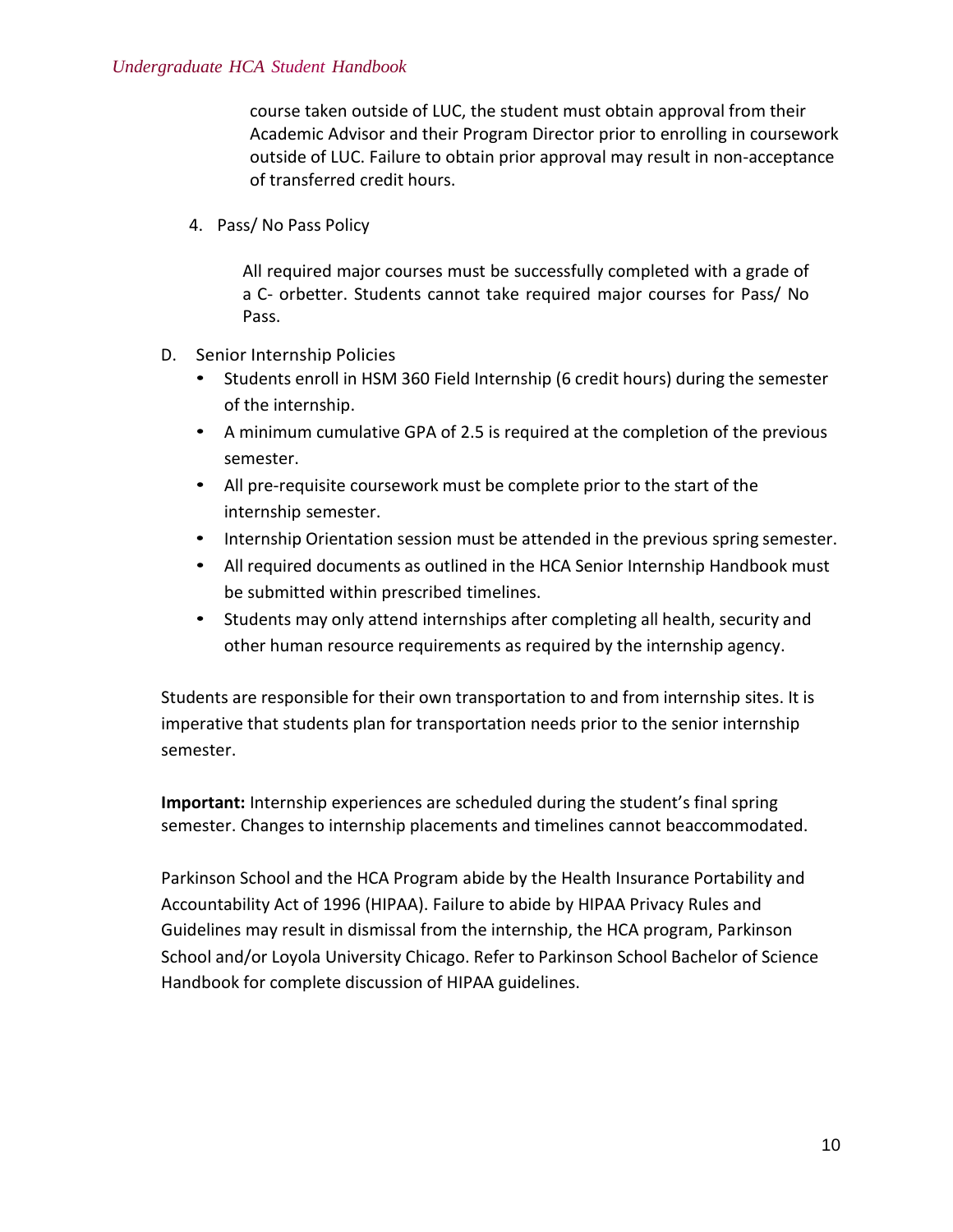Students are expected to abide by all agency-specific requirements regarding confidentiality and proprietary information. Confidentiality is to be maintained in all forms of written and spoken communication including any communication on Facebook, blogs or other forms of social media. You may be asked to sign a Confidentiality or Non-Disclosure Agreement at your internship site. Confidentiality is to be maintained regarding all matters and content related to the business operations and policies of internship sites.

No HCA student is to be involved in direct or indirect patient care at any time during the internship experience. This directive includes the provision of foreign language translation and interpreting services. Students asked to perform such duties are instructed to consult with your faculty supervisor. Failure to abide by this policy may result in dismissal from the internship, the HCA program, Parkinson School and/or Loyola University Chicago.

Refer to complete policies and procedures of the HCA senior internship in the HCA Internship Handbook found on your Sakai page "Info for UHCA Students". Access internship materials by clicking *here* and going to "HCA Field Internship" in the dropdown menu.

# E. Senior Capstone Policies

The HCA capstone course may be held at any one of the three local LUC campuses, including Lakeshore, Water Tower, and the Health Sciences Campus in Maywood, IL. Generally, students enroll in the capstone course during the same semester as the internship. The capstone is a project-based culmination of all required course work taken in the HCA program. The course is conducted immersion style with days interspersed throughout the senior spring semester. Meeting dates are provided well in advance. Students are required to attend each day. Students are responsible for their own transportation to and from the capstone campus. It is imperative that students plan for transportation needs prior to the senior capstone semester.

When meeting at the Health Sciences Campus and in keeping with patient safety policies at Loyola University Health System, the Health Sciences Campus requires all students to receive an influenza vaccination. Students are required to show proof of vaccination or approved exemption before attending the capstone course at the Health Sciences Campus. Students who do not present with proof of vaccination or approved exemption by required deadlines willbewithdrawnfromHSM350.This action can result in delaying graduation. It is the student's responsibility to comply fully with this patient safety policy.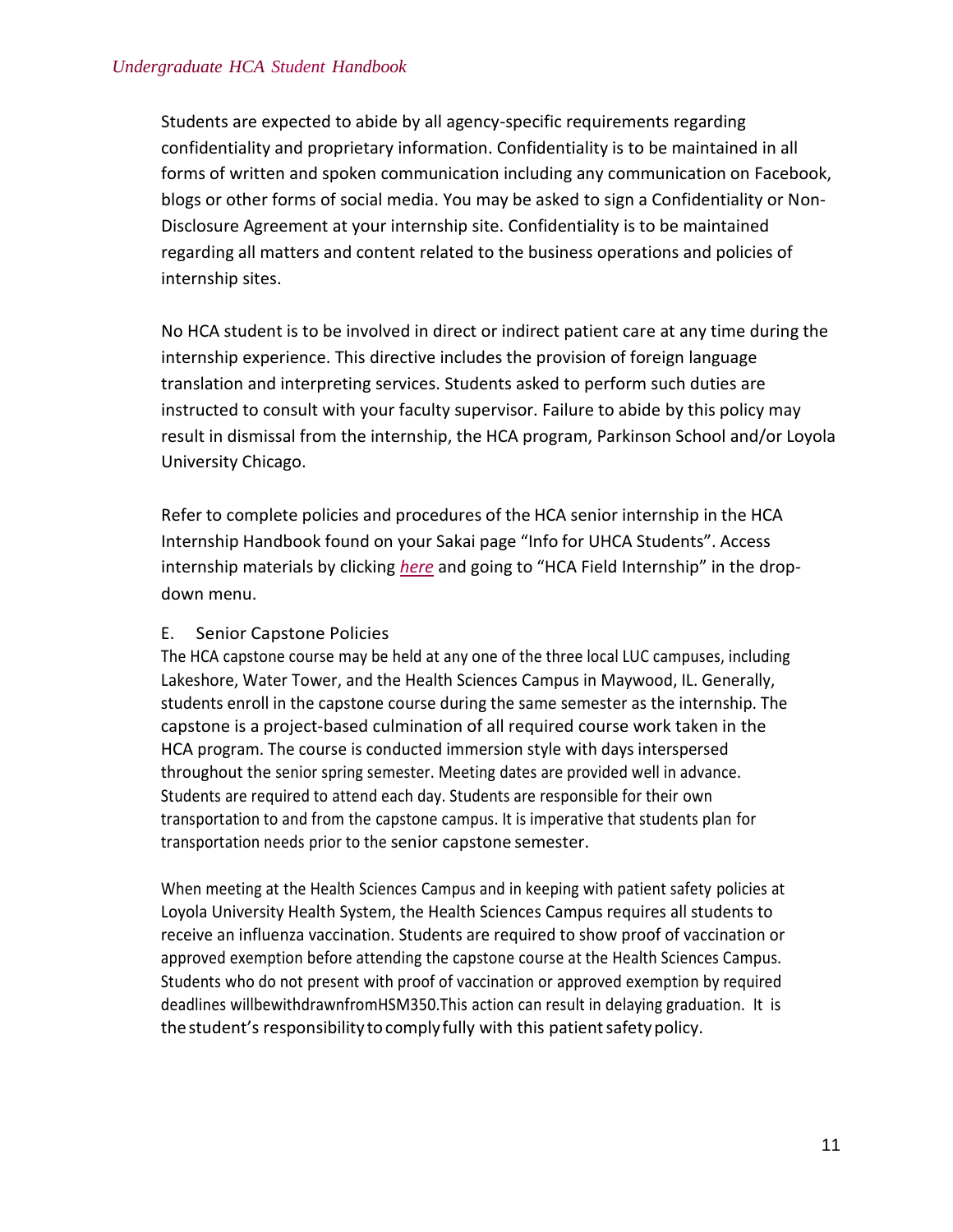#### F. Academic Probation

Definition: Probation is an academic status whereby the student is warned of noncompliance with academic standards.

#### 4-year Degrees

If a student's cumulative GPA falls below 2.5 the student is placed on probation for the next semester (excluding summer sessions). If the student does not raise the cumulative GPA to > 2.5 by taking courses listed in the curriculum plan at the end of the next semester or after 9 credit hours of graded study, the student will be dismissed from the program. If the student's cumulative GPA is > 2.0 at the time of dismissal, the student may be eligible to transfer to another program within the University.

Following the semester of probation, the student must maintain a minimum cumulative GPA of 2.5 through the end of their program. Failure to maintain the GPA >2.5 after the period of probation will result in dismissal from the program. The student must have a minimum GPA of 2.5 to meet Parkinson School graduation requirements.

Additionally, the previously failed course must be successfully completed (C- or higher) during the next semester in which the course is offered (excluding summer sessions). If the course is not successfully completed, or the student withdraws a third time from the same course, the student will be dismissed from the program.

The student is expected to adhere to Parkinson School and LUC academic policies. Refer to LUC academic policies at:

# [http://www.luc.edu/academics/catalog/undergrad/reg.shtml.](http://www.luc.edu/academics/catalog/undergrad/reg.shtml)

G. Dismissal from HCA Program – Readmission Requirements Definition: Readmission is the process whereby a student seeks to be reinstated as a HCA major in the Parkinson School.

Refer to the Parkinson School Bachelor of Science Handbook for information on dismissal and readmission applicable to all students. This section provides detailed information specific to HCA students.

eligible to apply for readmission. The student who seeks readmission is required to readmission within one calendar year after dismissal. If the student was dismissed due The student dismissed from the HCA Program has an opportunity to apply for meet with the HCA Academic Advisor to discuss the process. The Academic Advisor will collect and submit the necessary information to the Chair of 12 to low GPA, the student must raise their cumulative GPA to at least a 2.5/4.0 to be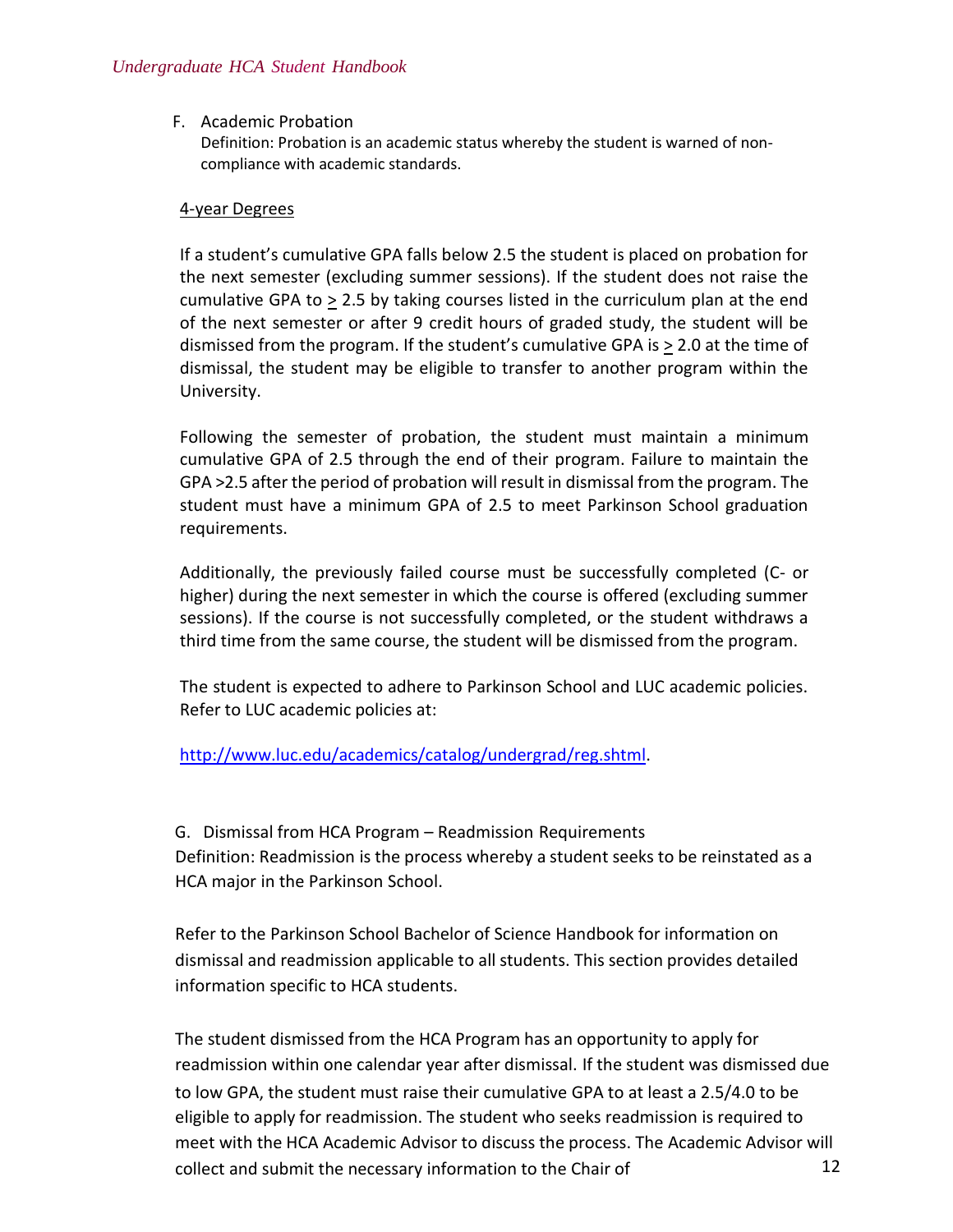the HCA Program Committee. Students must submit the following materials to the HCA Academic Advisor one week in advance of the HCA Program Committee Meeting:

- 1. Personal Statement
	- a. Statement should be no longer than one to two pages single spaced
	- b. Statement must include the circumstances that led to dismissal and the steps taken that demonstrate the student's ability to succeed in the HCA program
- 2. Two Letters of Recommendation from Loyola University Chicago faculty
	- a. It is advised that letters be from current HCA faculty as these letters are given greater weight
	- **b.** Letters must be received directly from the author of the letter
- 3. Transcripts: If the student attended another college/university since the time of dismissal, an official copy of the transcript, either a digital copy or hardcopy in a sealed envelope, are to be included with the readmission materials.
- 4. A complete readmission packet includes the personal statement, two letters of recommendation, and transcripts where applicable

A student who has been dismissed from the HCA program more than one time is not eligible to apply for readmission.

denied readmission into the program. A student whose readmission application is denied is not eligible to apply for readmission a subsequent time. Any student who is not able to complete the required readmission materials will be

The student will be notified by the HCA Academic Advisor the final decision regard their readmittance two business days after the committee hearing.

such, the student should discuss this requirement with their Academic Advisor prior to starting the readmission process. If the student is readmitted, the student must follow the most recent curriculum. As

#### H. Appeal to Register for Over 18 Hours

A cumulative GPA of 3.0 or higher is required to register for greater than 18 hours in a semester. Students need to submit an Appeal to Register for Over 18 Hours form to the Academic Advisor of the Healthcare Administration program. Appeals must be approved by the Program Director.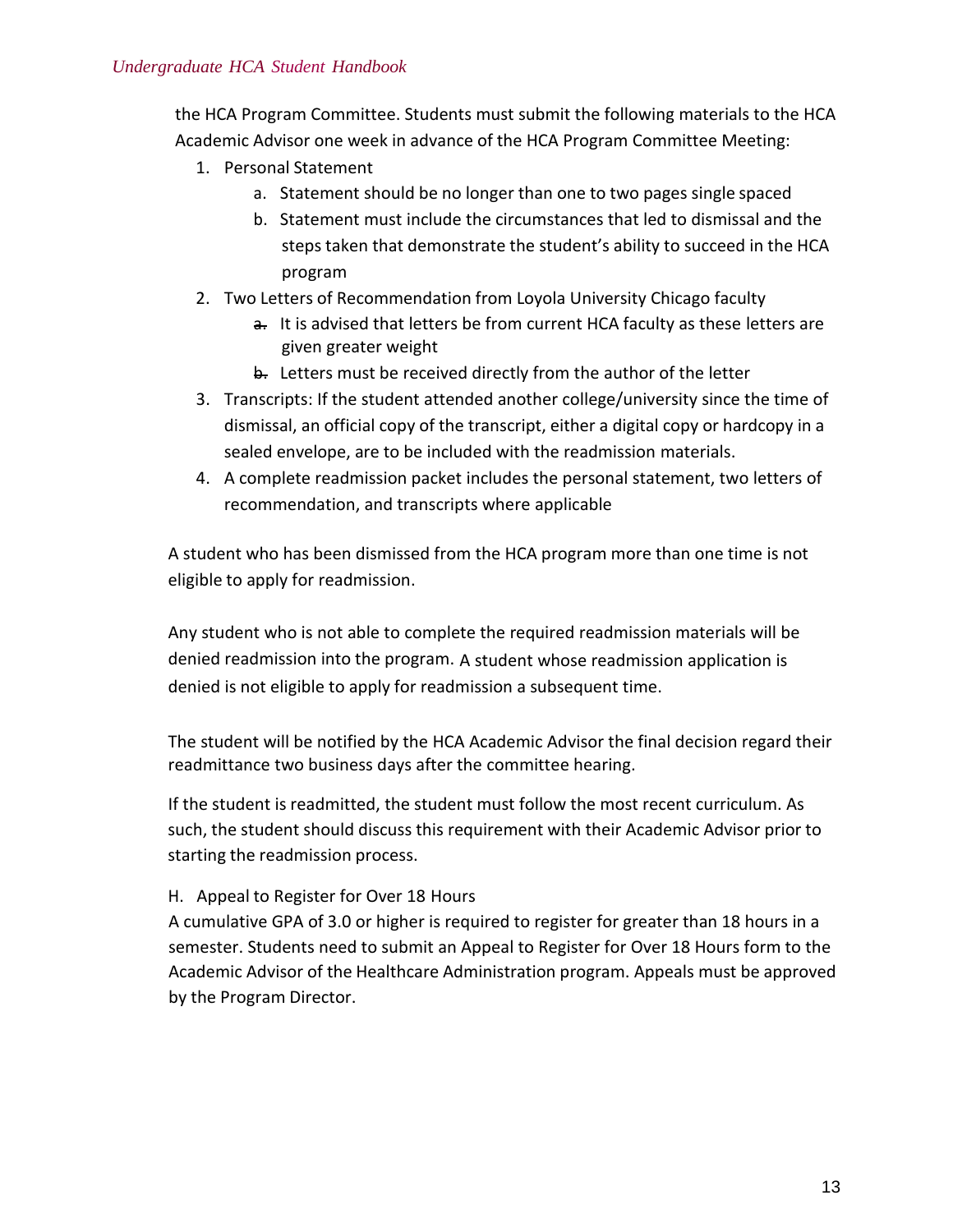- III. Healthcare Administration Minor
	- A. Students wishing to fulfill the requirements for a minor in the HCA Program must:
		- 1. Successfully complete 18 credit hours of courses from the major as evidenced by a grade of C- or better.
	- B. A student who does not pass with a C- or better or withdraws from a required HCA course must repeat the course and achieve a grade of C- or better. Courses can be repeated only once. If the student repeats the course and does not achieve a grade of C- or better, the student is dismissed from the HCA Minor.
	- C. Course requirements for the HCA Minor can be found here: [https://www.luc.edu/media/lucedu/schoolhealthsciencespublichealth/documents/hca](https://www.luc.edu/media/lucedu/schoolhealthsciencespublichealth/documents/HCA%20Minor.pdf)minor-2020-2021.pdf
	- D. HCA Minors are not eligible to enroll in:
		- 1. HSM 310 Healthcare Project Management
		- 2. HSM 315 Healthcare Quality and Performance Improvement
		- 3. HSM 338 Healthcare Strategy and Marketing
		- 4. HSM 350 Healthcare Administration Capstone
		- 5. HSM 358 Healthcare Management Research
		- 6. HSM 360 Healthcare Administration Internship
	- E. HCA Minors who are academically eligible and intend to transfer into the HCA Major must transfer before spring of their junior year in order to enroll in internship spring of their senior year. Failure to comply with this required timeline can delay graduation.
- IV. Access to HCA Courses
	- A. The following HCA courses are open to any student in the University regardless of his/her major:
		- *\*Service-Learning*
		- 1. HSM 110 Healthcare in America \*
		- 2. HSM 120 Medical Terminology for Healthcare Professionals
		- 3. HSM 200 Careers in Healthcare Administration
		- 4. HSM 210 Introduction to Global Health \*
		- 5. HSM 220 Healthcare Services for Healthy Aging \*
		- 6. HSM 230 Fundamentals of Health Equity
	- B. Public Health and Exercise Science majors may enroll in any HCA course providing pre-requisites are met with the exception of HSM 350 Healthcare Administration Capstone and HSM 360 Healthcare Administration Internship.